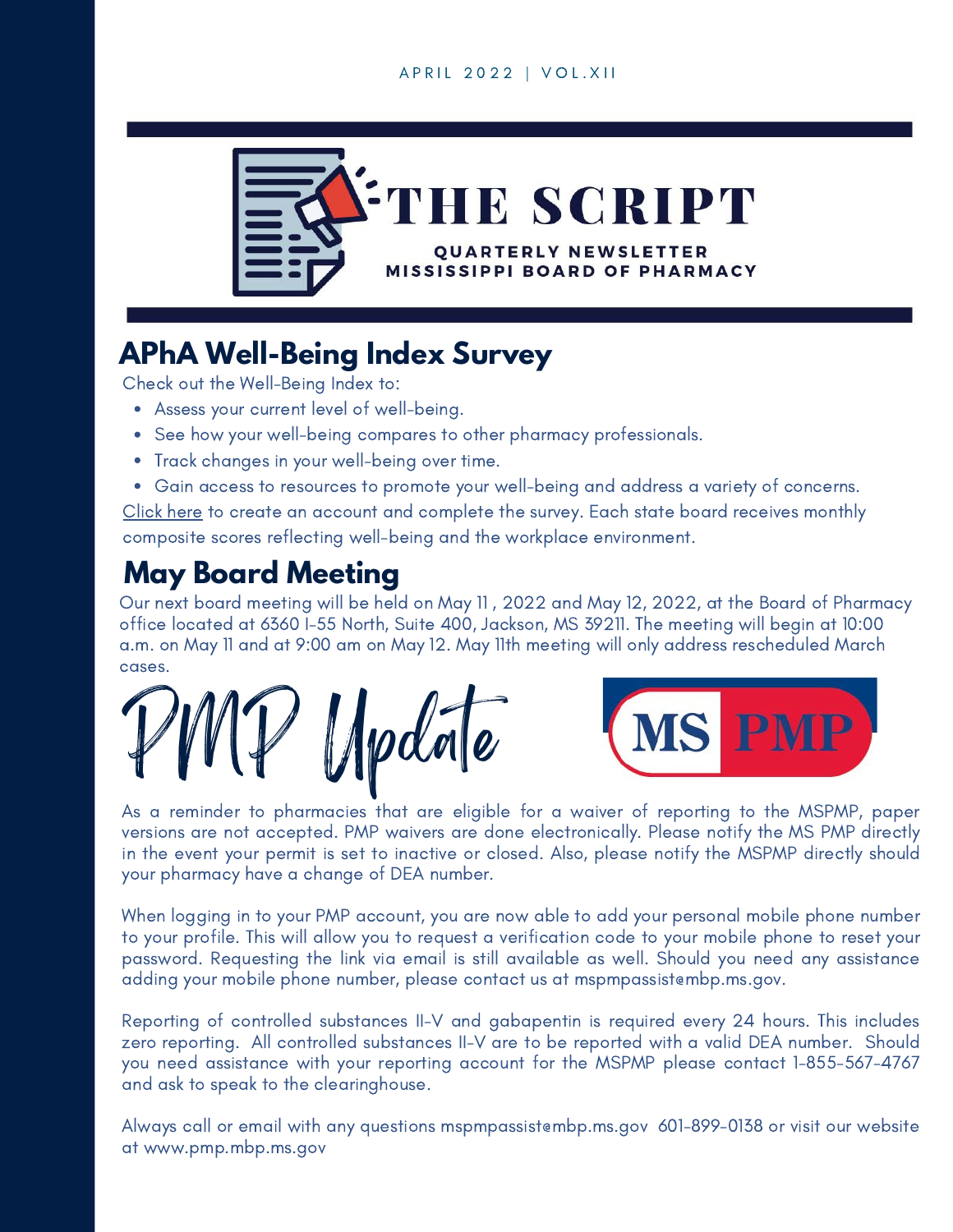# **ALL THINGS LICENSING**

#### **Pharmacy Technician Renewals Now Past Due**

The portal remains open for any pharmacy technician who did not renew in the renewal period. Renewal email notices are being sent out via the system until the renewal is completed. A late fee will be assessed on all renewals completed after March 31st. For online renewal assistance, contact our Licensing Division at (601) 899-8880.



### **WE'VE GONE GREEN!**

All applications, renewals, address changes, PIC/DR changes, name changes, etc., are now submitted through the <u>Licensing [Gateway](https://gateway.mbp.ms.gov/)</u>. Changes that require additional documentation may now be uploaded into your <u>[gateway](https://gateway.mbp.ms.gov/) portal</u>.

#### Because of our new licensing system, we have fully GONE GREEN!

Our staff is ready to assist you with online system support and questions. We respond to phone calls and emails daily in the order that they are received. Please consider renewing as soon as the portal opens to ensure ease of renewal.

#### **Pharmacist Fill Up**

We no longer send wallet cards or stickers. To obtain a wallet card, you may log into your Gateway profile, download the card, and print if desired.

# DON'T FORGET

#### **Tech Bite**

- The board has relaxed the requirement for national certification for pharmacy technicians for board registration. However, this does not supersede employment requirements.
- Upon issuance of your Mississippi pharmacy technician registration, you will need to register with the National Association of Boards of Pharmacy ([www.nabp.pharmacy](http://www.nabp.pharmacy/)) at no charge to you. You will be assigned an NABP number.

We have phased out wallet cards and will no longer be mailing out decals. You can print your wallet cards from your Gateway profile.

#### **Facility Highlight**

Duplicate copies of permits may be downloaded via the portal at any time by logging into the system. Each user (submitter, pharmacist in charge, person in charge, or designated representative) only needs one (1) profile. In the past, the permit holder had to set up more than one profile to manage the facility's permit(s); but this is NO LONGER the case.

# Student Sidebar Chatter

The Student Extern/Intern Controlled Substance Registration expires six months from the prospective graduation date. Register with the Gateway to access your registration. Upon issuance of your Mississippi pharmacy intern/extern student registration, you will need to register with the National Association of Boards of Pharmacy ([www.nabp.pharmacy](http://www.nabp.pharmacy/)) at no charge to you. You will be assigned an NABP number.



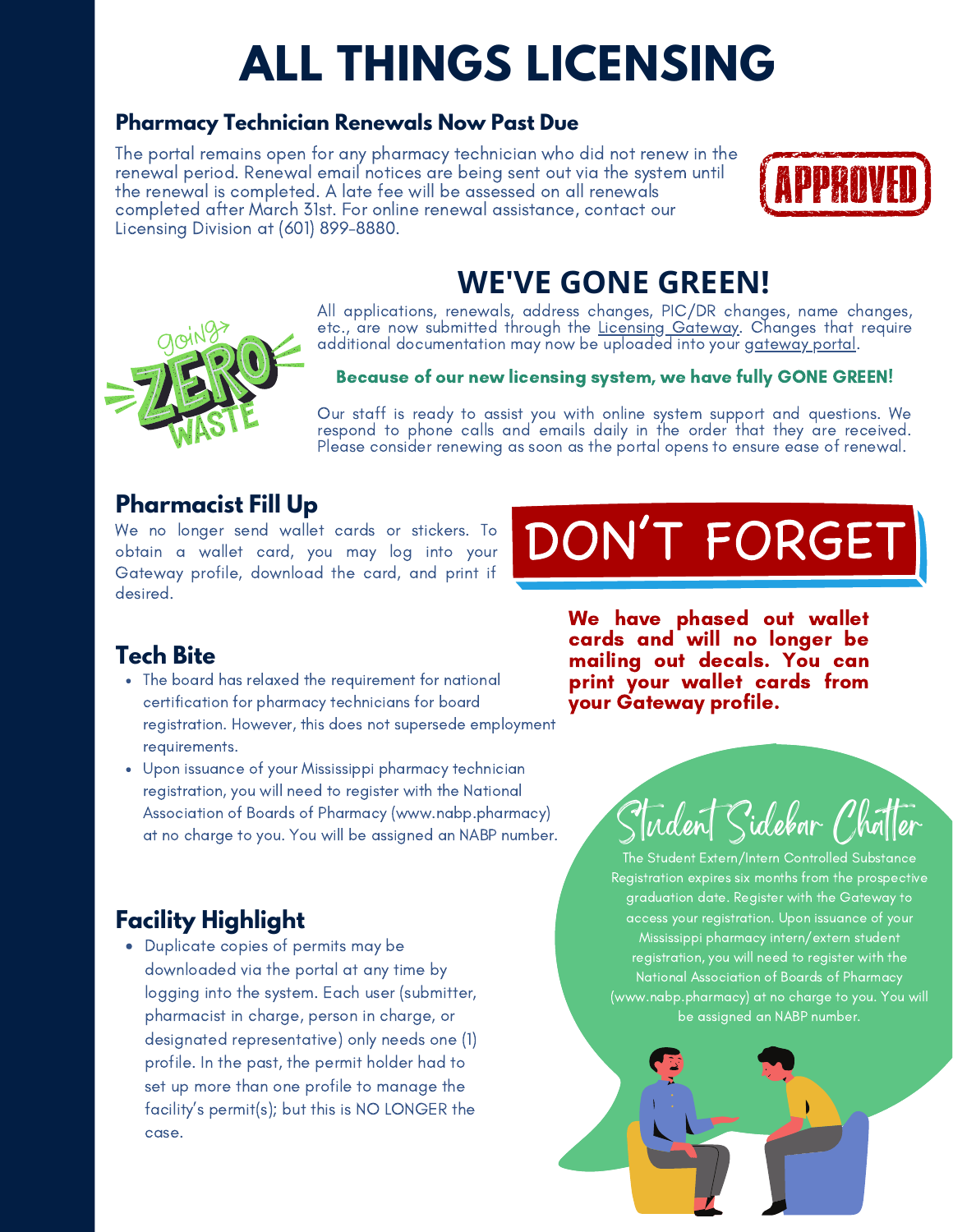# **Spotlight** on **Pharmacy Benefit Managers**

## **FTC Repeats Call for PBM Comments: Due April 25**

The staff of the Federal Trade Commission is inviting public comments about the practices of Pharmacy Benefit Managers (PBMs) and their impact on patients, physicians, employers, independent and chain pharmacies, and other businesses across the pharmaceutical distribution system. FTC staff is studying a wide array of PBM business practices and issues, including but not limited to the following:

• The impact of PBM rebates and fees on net drug prices to patients, employers, and other payers.

• The impact of PBM rebates and fees on formulary design and patients' ability to access prescribed medications without endangering their health, creating unnecessary delay, or imposing administrative burdens for patients or prescribers.

• Whether patients are being forced to substitute different prescription drugs to maximize PBM rebates and fees.

• PBMs' use of potentially unfair, deceptive, or anticompetitive contract terms and all related practices when calculating pharmacy reimbursements and disbursements, including the use of Average Wholesale Price, Wholesale Acquisition Cost, Maximum Allowable Cost, and Usual and Customary Pricing as well all types of claw backs, fees, discounts, and performance metrics, such as Direct and Indirect Renumeration, Generic Effective Rate, Brand Effective Rate, Dispense Fee Effective Rate and all other similar provisions.

• PBMs' use of other potentially unfair, deceptive, or anticompetitive practices, including audit provisions; pharmacy network design and exclusions; use of gag clauses, confidentiality clauses, and non-disparagement clauses; and other potentially unfair provisions.

• PBMs' use of methods to steer patients away from unaffiliated pharmacies and methods of distribution and toward PBM-affiliated specialty, mail-order, and retail pharmacies.

• PBMs' policies and practices related to specialty drugs and pharmacies, including criteria for designating specialty drugs, reimbursements to specialty pharmacies, practices for encouraging the use of PBM-affiliated specialty pharmacies, and practices relating to dispensing high-cost specialty drugs over alternatives.

• Potential conflicts of interest and anticompetitive effects arising from horizontal and vertical consolidation of PBMs with insurance companies, specialty pharmacies, and providers.

Staff encourages members of the public to comment on any issues or concerns they believe are relevant or appropriate for our consideration and to submit written data, views, facts, and opinions addressing this subject, including but not limited to the issues posed above. Comments are published on the regulations.gov website. Please do not include any sensitive or confidential information.

#### CLICK HERE TO LEAVE A [COMMENT](https://www.regulations.gov/commenton/FTC-2022-0015-0001)